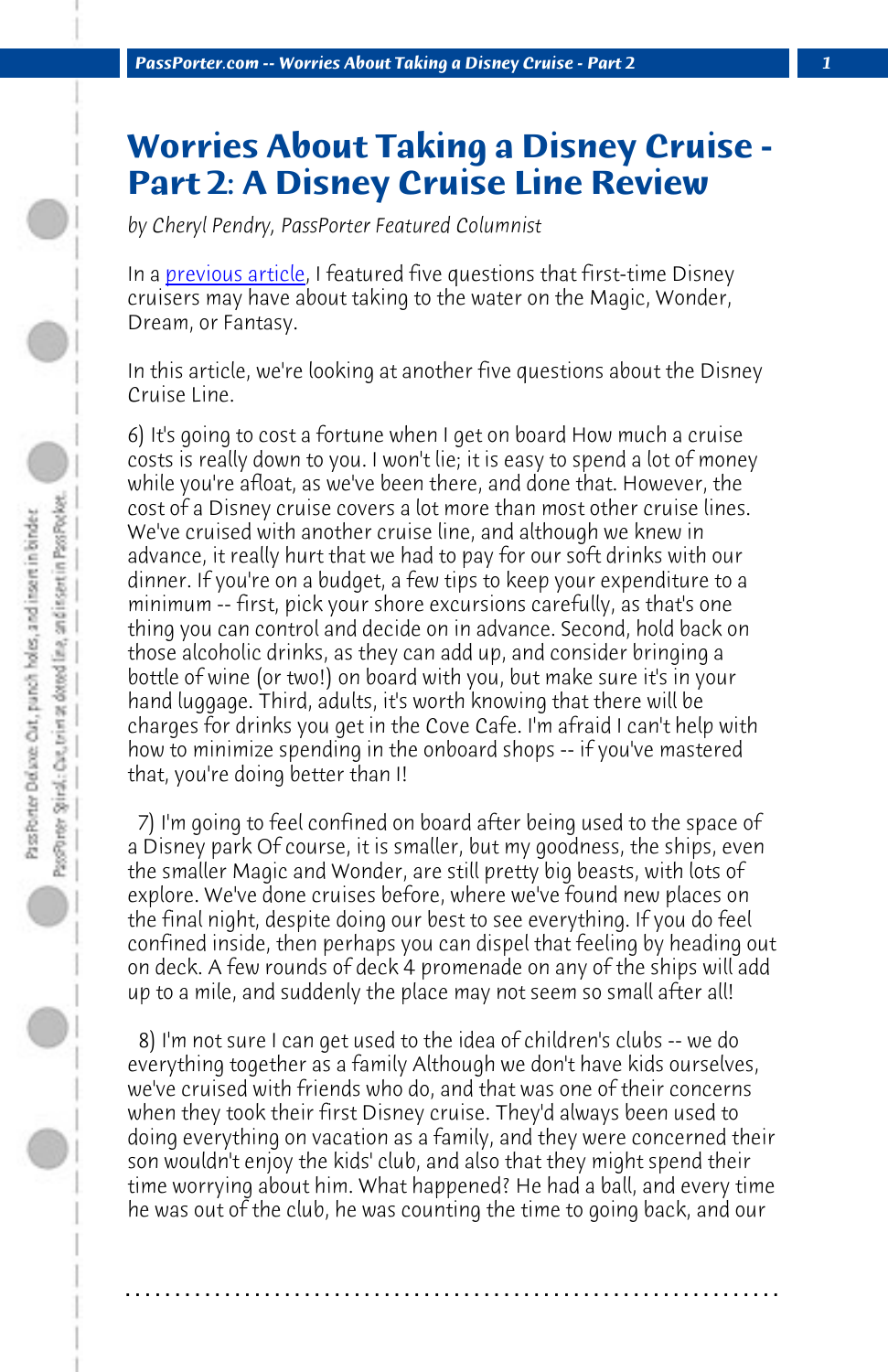*PassPorter.com -- Worries About Taking a Disney Cruise - Part 2 (continued) 2*

friends had an absolute blast without a single worry once they knew he was happy. As they said to us, it was the first time they'd been able to enjoy a vacation as adults, and they spent most of their time with us in the adult-only areas! Of course, that won't apply to every family, but we also know plenty of other families who've had exactly the same experience.

[9\) I like the idea of cruising, but will I ne](http://www.passporterstore.com/store/dcldeluxe.aspx)ed a passport to do it? The answer is very simple if you're heading for exotic climes, such as northern Europe or the Mediterranean, as you'll be heading out of the States, so yes, a passport will be required. It's not that simple an answer when it comes to cruises leaving and returning to the States, as you can manage without. For full details a[nd a discussion about this,](http://www.passporterboards.com/forums/) check out the **PassPorter** quide to cruising (see below). Personally, I find the price paid for a passport a very small amount to pay in the big scheme of things, as it opens up the whole world to you. Once you've got a passport, then perhaps you can consider those more exotic ports of call that the Disney Cruise Line visits, or maybe you can visit some of the overseas Disney theme parks? There is literally a world to see out there, and I love having the freedom to explore it that my passport gives me.

 10) I really h[ave no idea where to start with planning for](http://www.passporter.com/articles/cheryl-pendry-featured-columnist.asp) our Disney cruise, and I feel completely overwhelmed. Ah, nice to finish on an easy one… if you haven't already, then you need a copy of PassPorter's Disney Cruise Line and Its Ports of Call. Covering everything there is to do on board all four ships, including the activities for all age groups, and the dining options, it also covers how to get to your embarkation port, [and the places you'll visit along the way. No matter how](http://www.passporter.com/articles/disney-cruise-worries-part-2.php) daunting it seems to begin with, once you've finished reading this, you'll have all your questions answered. If you do still have any questions, then feel free to post away on our friendly PassPorter message boards. We have a section for planning your Disney cruise especially for you!

*About The Author: Cheryl and husband Mark live in England and love to travel, particularly to America. They are in the process of visiting every Disney theme park around the world, having already been to Disneyland Resort Paris, Hong Kong Disneyland and both American Disney resorts. They are now planning for their trip to Japan in the spring to visit the Tokyo Disney Resort.* Click here to view more of Cheryl's articles!

*Article last updated: 10-16-2014*

*View the latest version online at: http://www.passporter.com/articles/disney-cruise-worries-part-2.html*

*Copyright by Cheryl Pendry. All rights reserved under International and Pan-American*

**. . . . . . . . . . . . . . . . . . . . . . . . . . . . . . . . . . . . . . . . . . . . . . . . . . . . . . . . . . . . . . . . . .**